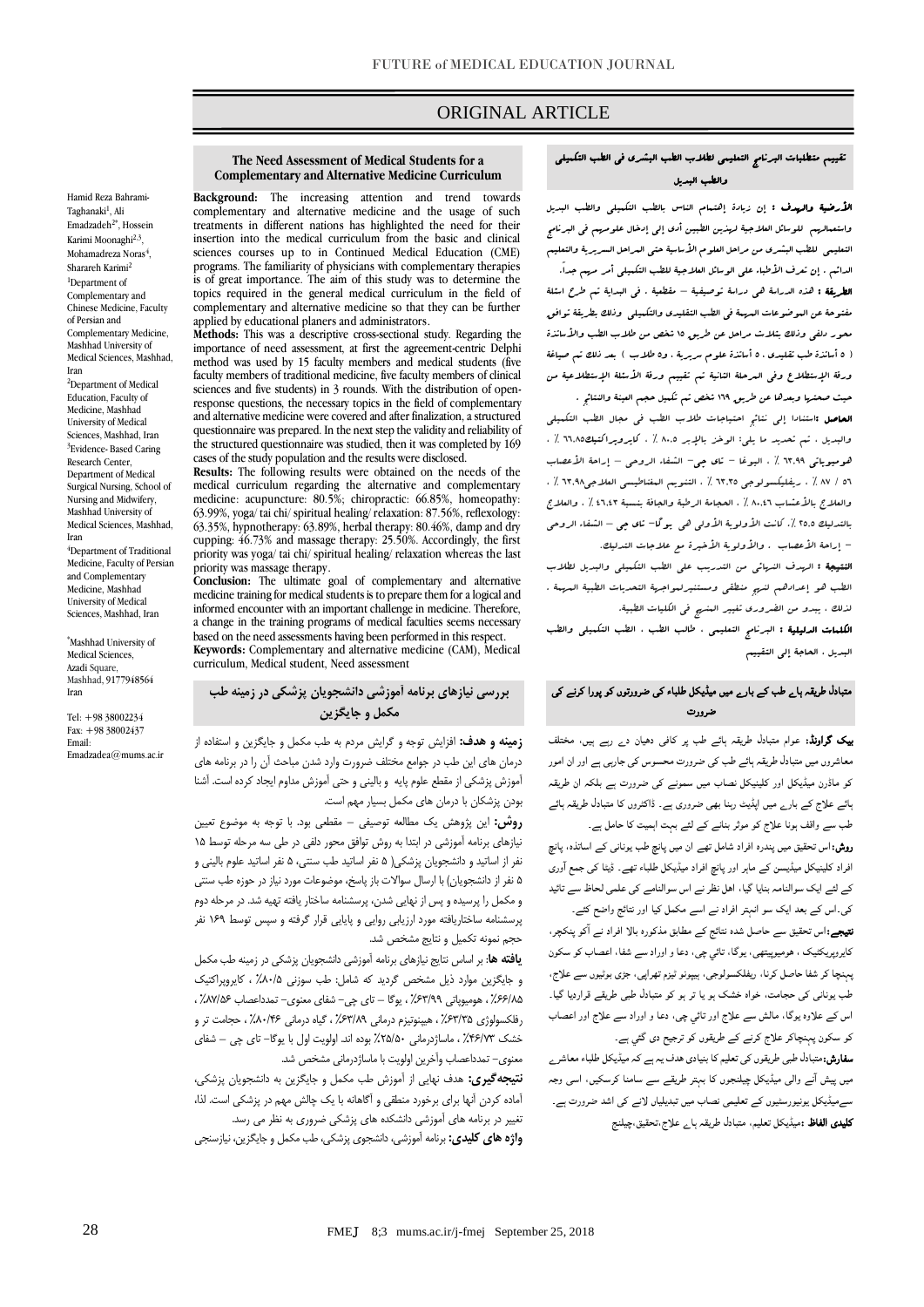### **INTRODUCTION**

Complementary and Alternative Medicine (CAM) includes a variety of treatments that are outside the paradigm of ordinary medical practice and are often used in conjunction with or in combination with this method. In general, CAM can be mentioned as a group of treatments which have a more comprehensive approach towards medical problems, in comparison to conventional monotherapy treatments that may only consider the "mechanism of the body". Many types of CAM have been created by non-western countries and it is based on the true culture in these communities (1). WHO report mentions that around 75% of the world population act towards indigenous medical techniques or traditional systems (2).

At the start of the 21st century, the report by Flexner identified controversy in the medical curriculum of medical schools of the United States. The findings of this stage report was set at standardizing conventional medical education emphasizing on biomedical sciences, technology, pharmacology and scientific methodology. Therapeutic approaches which were alternative and non-biomedical were removed from the medical curriculum. In the 1970s, the revitalization in public interest towards natural, global and foreign treatments in the U.S. and professional endeavors were pursued through a number of different fields including massage therapy, naturopathy and acupuncture. In the following studies on American adults, a great number of patients using alternative treatments along with inspiration were explicitly stated, cases who generally did not talk about their alternative treatment with their doctor (3).

Therefore, training of complementary and alternative medicine (CAM) once again was inserted into the college curriculum. CAM is not a single approach, so it is often described in terms of undeniable conditions or what is not present. These approaches are therapeutic and are not a major part of the biomedical system or are topics that are not commonly used in medical education. There are several suggestions for why knowledge about CAM is necessary for future physicians. It is believed that knowledge on CAM treatments can increase the positive attitude towards them. General knowledge on the theories and practices of wellknown CAM treatments can help a doctor better consult his patient about his/her healthcare choices (4, 5).

It has been estimated that over 80% of the population in lowincome countries use herbal remedies as part of their principal healthcare. The use of traditional, complementary and alternative medicine has also increased in countries with a high income. In response to the association between traditional, complementary and alternative medicine in primary healthcare throughout the world, WHO has repeatedly confirmed its support for the development of traditional, complementary and alternative medicine over the last decade. In the 2008 congress, WHO published the Beijing statement on traditional medicine. This statement was based on the framework of traditional, complementary and alternative medicine policies, responding to governments around the world and reaffirming the importance of integrating traditional, complementary and alternative

medicine among members of the Health System Committee. One of its most important guidelines was to strengthen the relationship between biomedical doctors with traditional, complementary and alternative medicine as well as developing educational programs on traditional, complementary and alternative medicine for medical doctors and students (6-9).

## **METHODS**

This was a descriptive cross-sectional study. The study population in the first stage consisted of 15 medical professors and students (5 prof. of CAM, 5 prof. of clinical medicine and 5 medical students) who were selected based on purposive sampling. In this stage according to the Delphi method (in 3 rounds) the opinions were combined and a structured questionnaire was designed. In the 2nd stage the content validity of the structured questionnaire prepared in the first stage was determined by ten experts and professors in the fields of medical education, traditional and complementary medicine. The reliability coefficient for the questionnaire items in the 2nd stage was calculated as 89.6% with the SPSS software and based on Cronbach's alpha. The main target community in this study was the faculty members of the medical school. By using Cochran's formula the sample size was calculated as 169 cases. In the 3rd stage, the designed questionnaire was filled in by the sample population.

# **RESULTS**

After collecting the data and performing statistical analyses the following results were obtained. Among the 169 studied cases 130 (77%) were male. 56 (33.13%) were in the 30-40 year age group, 85 (50.29%) in the 41-50 year age group, 23 (13.60%) in the 51-60 year age group and 5 (2.98%) in the over 60 years age group. The percentage of agreement and related and required topics in the field of complementary and alternative medicine are described in the tables below (tables 1-5)

Other results are divided into the agreed topics as follows: Regarding homeopathy the percentage of total agreement in the diagnostic basic was 33.12%, treatment principles were 53.24% and common complications in its application was 53.24%. In terms of reflexology the total agreement percentage in the diagnostic basic was 53.245, its treatment principles was 56.79% and common complications 53.24%. In the field of hypnosis therapy the percentage of total agreement in the diagnostic basic was 53.83%, treatment principles 46.73% and common complications 80.46%. The same figures were 43.18%, 40.22% and 43.77% in wet and dry cupping and 73.36%, 73.95% and 70.4% for massage therapy.

### **DISCUSSION**

Based on the obtained results, the first need of the medical student's curriculum is to learn about the diagnostic basics, the principles of treatment and common complications in the field of yoga, tai chi, spiritual healing and relaxation. Accordingly, the second and third educational priorities are acupuncture and herbal medicine, respectively. Regarding the many researches performed in the field of traditional,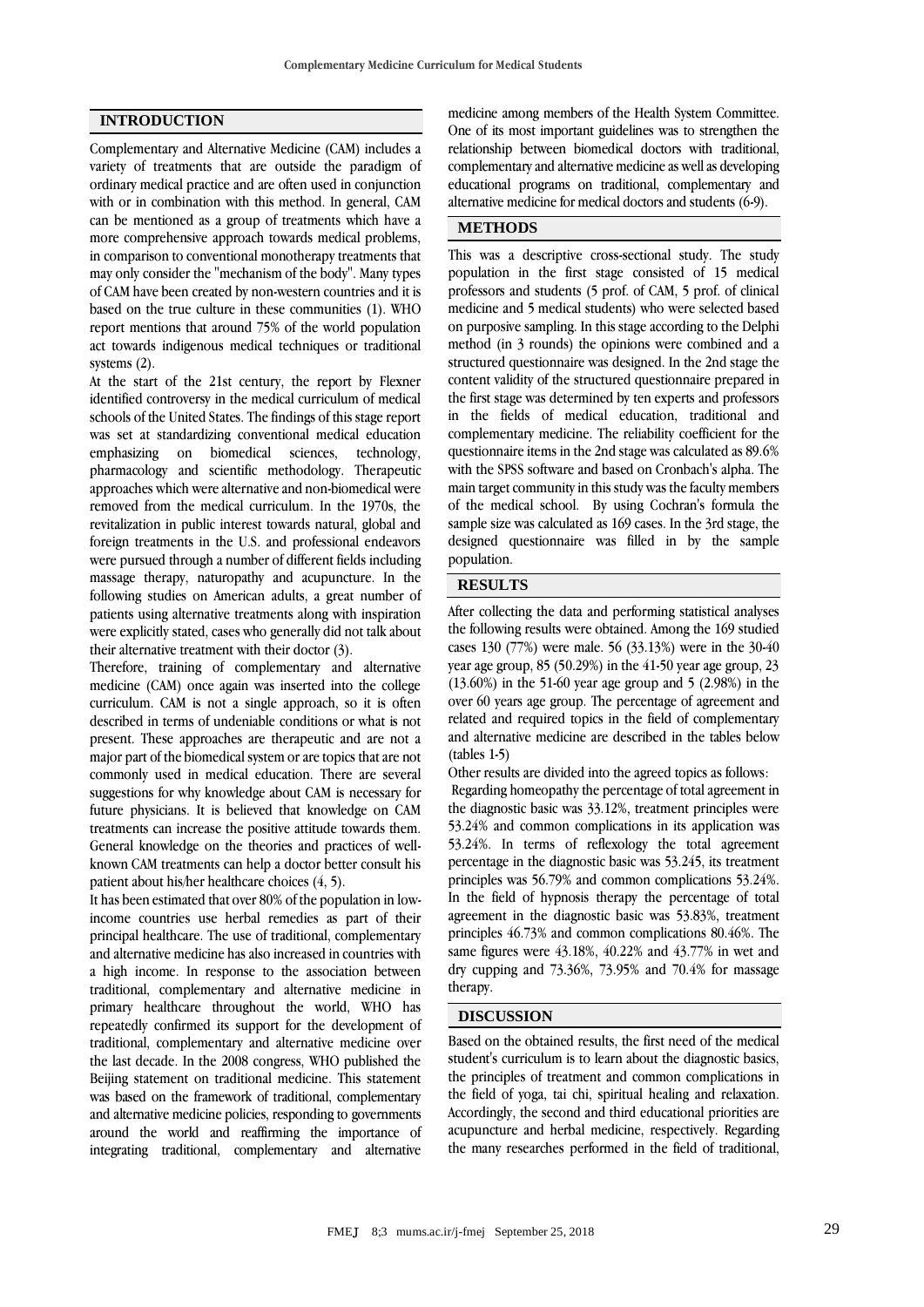| Table 1. Percentage of Persons Agreeing on the Need for a Student's Curriculum on Complementary and<br><b>Alternative Medicine</b> |                                                                             |                         |       |          |                         |                |
|------------------------------------------------------------------------------------------------------------------------------------|-----------------------------------------------------------------------------|-------------------------|-------|----------|-------------------------|----------------|
| <b>Row</b>                                                                                                                         | Educational topic in the field of<br>complementary and alternative medicine | Percentage of agreement |       |          |                         |                |
|                                                                                                                                    |                                                                             | <b>Very</b><br>agree    | Agree | opposite | <b>Very</b><br>opposite | No comment     |
| 1                                                                                                                                  | Yoga-Tai chi-Spiritual healing-Relaxation                                   | 27,21                   | 60,35 | 6,50     | 2,95                    | 2,95           |
| 2                                                                                                                                  | Acupuncture                                                                 | 30,17                   | 50,33 | 6,50     | 6,50                    | 6,50           |
| 3                                                                                                                                  | Herbalism                                                                   | 43.78                   | 36.68 | 13.01    | 6.50                    | $\overline{0}$ |
| 4                                                                                                                                  | Chiropractic                                                                | 13,60                   | 53,25 | 20,11    | 6,50                    | 6,50           |
| 5                                                                                                                                  | Homeopathy                                                                  | 20,11                   | 43,78 | 13,01    | 10,05                   | 2,36           |
| 6                                                                                                                                  | Hypnotherapy                                                                | 23,66                   | 40,23 | 26.62    | 6.50                    | 2,95           |
| 7                                                                                                                                  | Reflexology                                                                 | 13,6                    | 50,29 | 23,07    | 13,01                   | $\Omega$       |
| 8                                                                                                                                  | wet and dry Cupping                                                         | 16,56                   | 30,17 | 30.17    | 20,11                   | 2,95           |
| 9                                                                                                                                  | Massage therapy                                                             | 20,11                   | 5,39  | 16,56    | 2,95                    | 2,95           |

| Table 2. Percentage of Persons agreement on the needs of the General Medical Student's Curriculum on<br>Acupuncture |                                                           |                         |       |          |                  |            |
|---------------------------------------------------------------------------------------------------------------------|-----------------------------------------------------------|-------------------------|-------|----------|------------------|------------|
|                                                                                                                     | Acupuncture                                               | Percentage of agreement |       |          |                  |            |
| Row                                                                                                                 |                                                           | <b>Very</b><br>agree    | Agree | opposite | Very<br>opposite | No comment |
|                                                                                                                     | The role of language in the diagnostic basic              | 23.07                   | 43.19 | 20.11    | 3.55             | 10,05      |
|                                                                                                                     | The role of acupressure in controlling<br>common symptoms | 16.56                   | 46.74 | 20.11    | 6.50             | 10,05      |
|                                                                                                                     | The role of acupuncture in controlling pain               | 36.68                   | 43.19 | 10.05    | 3.55             | 6.50       |

| Table 3. Percentage of Persons agreement on the needs of the general medical student's curriculum on chiropractic |                                          |                         |       |          |                  |            |
|-------------------------------------------------------------------------------------------------------------------|------------------------------------------|-------------------------|-------|----------|------------------|------------|
|                                                                                                                   | <b>Chiropractic</b>                      | Percentage of agreement |       |          |                  |            |
| Row                                                                                                               |                                          | <b>Very</b><br>agree    | Agree | opposite | Verv<br>opposite | No comment |
|                                                                                                                   | Diagnostic basic in Chiropractic         | 13.01                   | 50.29 | 16.56    | 10.05            | 10,05      |
| 2                                                                                                                 | Treatment principles in Chiropractic     | 10.05                   | 53.25 | 16.56    | 10.05            | 10,05      |
| 3                                                                                                                 | Common complications in Chiropractic use | 20.11                   | 40.23 | 23.07    | 6.50             | 10.05      |

| Table 4. Percentage of Persons agreement on the needs of the general medical student in the field of yoga, Tai chi,<br>spiritual healing and relaxation |                                                                           |                         |       |          |                         |            |  |
|---------------------------------------------------------------------------------------------------------------------------------------------------------|---------------------------------------------------------------------------|-------------------------|-------|----------|-------------------------|------------|--|
| Row                                                                                                                                                     | Yoga-Tai chi-Spiritual healing-<br><b>Relaxation</b>                      | Percentage of agreement |       |          |                         |            |  |
|                                                                                                                                                         |                                                                           | <b>Very</b><br>agree    | Agree | opposite | <b>Very</b><br>opposite | No comment |  |
|                                                                                                                                                         | Diagnostic basic in Yoga-Tai chi-Spiritual<br>healing-Relaxation          | 23,07                   | 43.78 | 20.11    | 2.95                    | 10,05      |  |
| 2                                                                                                                                                       | Treatment principles in Yoga-Tai chi-<br>Spiritual healing-Relaxation     | 23.66                   | 46.74 | 16.56    | 2.95                    | 10,05      |  |
|                                                                                                                                                         | Common complications in Yoga-Tai chi-<br>Spiritual healing-Relaxation use | 23.66                   | 46.74 | 23.01    | 6.50                    | 10,05      |  |

complementary and alternative medicine, the results emphasize on this point. Quartey et al. in a systematic review have stated that based on the performed estimations over 80% of the population in low-income countries apply herbal

medicine in the main healthcare sector whereas the use of traditional, complementary and alternative medicine has increased among high-income nations as well. Therefore, teaching courses on traditional, complementary and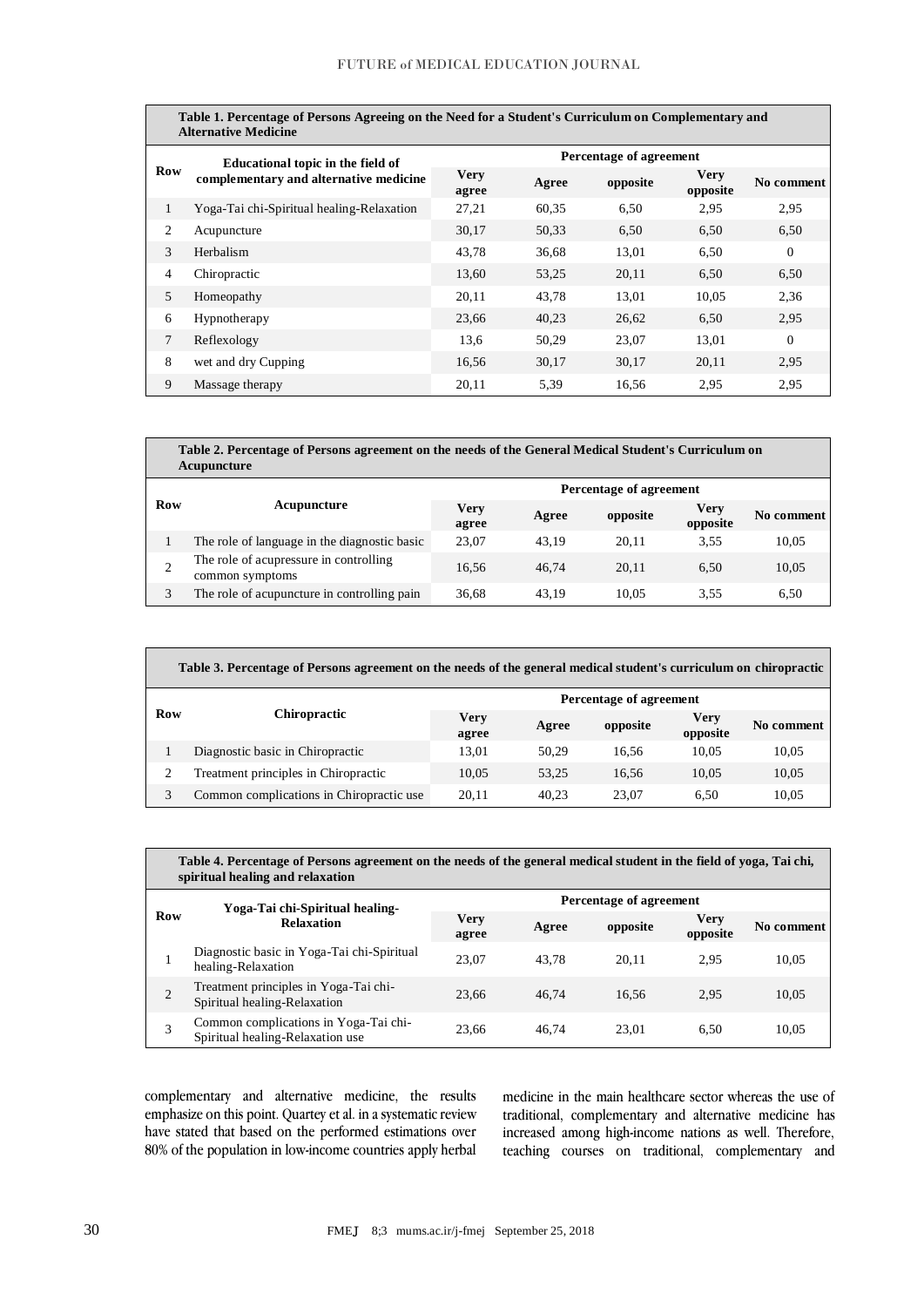| Table 5. Percentage of Persons agreement on the needs of the general medicine student in the field of herbal<br>medicine |                                                |                         |       |          |                         |            |
|--------------------------------------------------------------------------------------------------------------------------|------------------------------------------------|-------------------------|-------|----------|-------------------------|------------|
|                                                                                                                          |                                                | Percentage of agreement |       |          |                         |            |
| <b>Row</b>                                                                                                               | <b>Herbal Medicine</b>                         | <b>Very</b><br>agree    | Agree | opposite | <b>Very</b><br>opposite | No comment |
|                                                                                                                          | Diagnostic basic in Herbal Medicine            | 40.23                   | 26.62 | 23.66    | 6.50                    | 2,95       |
| 2                                                                                                                        | Treatment principles in Herbal Medicine        | 40.23                   | 30.17 | 20.11    | 6.50                    | 2,95       |
| 3                                                                                                                        | Common complications in Herbal Medicine<br>use | 40.23                   | 23.66 | 36.68    | 6.50                    | 6.50       |

**Table 5. Percentage of Persons agreement on the needs of the general medicine student in the field of herba l** 

alternative medicine for Western physicians seems to improve the attitude, knowledge and skills of both medical doctors and medical students towards the use of traditional, complementary and alternative medicine. However, due to the methodological limitations of present studies, a comprehensive conclusion cannot be obtained (6, 10).

Davati et al. (11) in their research acknowledged that based on a study performed in 2000, physicians are paying particular attention to complementary and alternative therapies, yet there are some concerns due to the lack of scientific evidence on the efficacy of such therapies and lack of proper coding rules. Moreover, in a study conducted in Iran on 340 general physicians, 84% believed that in recent years the use of these methods has been considered more than ever before. Herbal medicine, cupping and acupuncture are the most commonly used traditional medicines in Iran (11). The findings of the latter study were consistent with that of the current study, namely, the acquisition of the second and third rank in the need metrics for acupuncture and herbal medicine. Regarding the findings of this study in which yoga, spiritual healing, acupuncture and chiropractic received the 1st to 4th rank in the need assessment; in the study by Solimani et al. regarding the attitude of medical students and residents on complementary and alternative medicine, this point has been well-documented that treatment with alternative and complementary medicine is becoming more and more popular every day. It is estimated that among each three individuals, one has used such treatments for common diseases such as low back pain, headache, anxiety and depression. Planning systems in developed countries aim to include certain CAM courses in their medical students' curriculum so that it can help the doctor and his/her patient to choose the best treatment option with the least complications (12).

Evad et al. performed a research on knowledge, attitude and motives towards complementary and alternative medicine treatments among medical and pharmacology students in Kuwait. He reported that the students need further and better education on complementary and alternative medicine to be able to better treat their patients in the future. Spiritual healing (Prayer and Quran reading), herbal products and massage therapy are considered as the most effective methods (13). In our study, spiritual healing achieved the 1st, herbal therapy the 3rd and massage therapy the 9th rank in this respect. Given that in each society there are certain medical beliefs that influence both the physician and the patient's choice, complementary and alternative medicine training policies at medical universities should be

designed on this basis (14). The curriculum of the medical students of the Medical Faculty of Mashhad University of Medical Sciences is based on the views of the faculty members which have been identified with respect to the conditions and beliefs in this region. Nevertheless, the findings of this research along with those of other studies emphasize on the necessity of implementing a standard educational program in the field of complementary and alternative medicine in the medical students' curriculum .

Mousavizadeh and Ansari in their study entitled " Complementary/alternative medicine and medical education", after discussing the complementary and alternative medicine and its place in the health services and the reasons for its acceptance and disapproval, its dynamics in the medical and medical education curriculum, as well as the status of complementary and alternative medicine training in today's world, concluded that although in many medical schools in the industrialized countries complementary and alternative medicine are taught, the educational programs for this medicine are variable and often superficial. In spite of the increasing attention, a standardized curriculum for teaching complementary and alternative medicine for medical doctors has not yet been developed (15).

Accordingly, it has been clearly stated that despite the worldwide tendency to use complementary and alternative medicine along with conventional treatments, the Medical Faculty of Mashhad University of Medical Sciences has not been effectively addressed yet. CAM has been recently included in the medical curriculum as two optional courses for medical students (a superficial look to the performance of complementary and alternative medicine in the medical students' curriculum). Therefore, it is necessary for educational planners and administrators to consider this topic more than before.

Lee et al. in another study entitled "complementary and alternative medicine and medical students in Australia: where do we stand?"stated that widespread support and the need for complementary and alternative medicine means that CAM is something that is likely to remain. Given the great popularity and potential of harm, we, as future physicians, have to be interested in this aspect of treatment and must actively participate in CAM discussions with patients, especially when many people believe that they are being judged intensely, their practitioners should disclose this. We ought to definitely maintain an open mind towards them (1). In addition to the data on the substantive nature and acceptability of complementary and alternative medicine in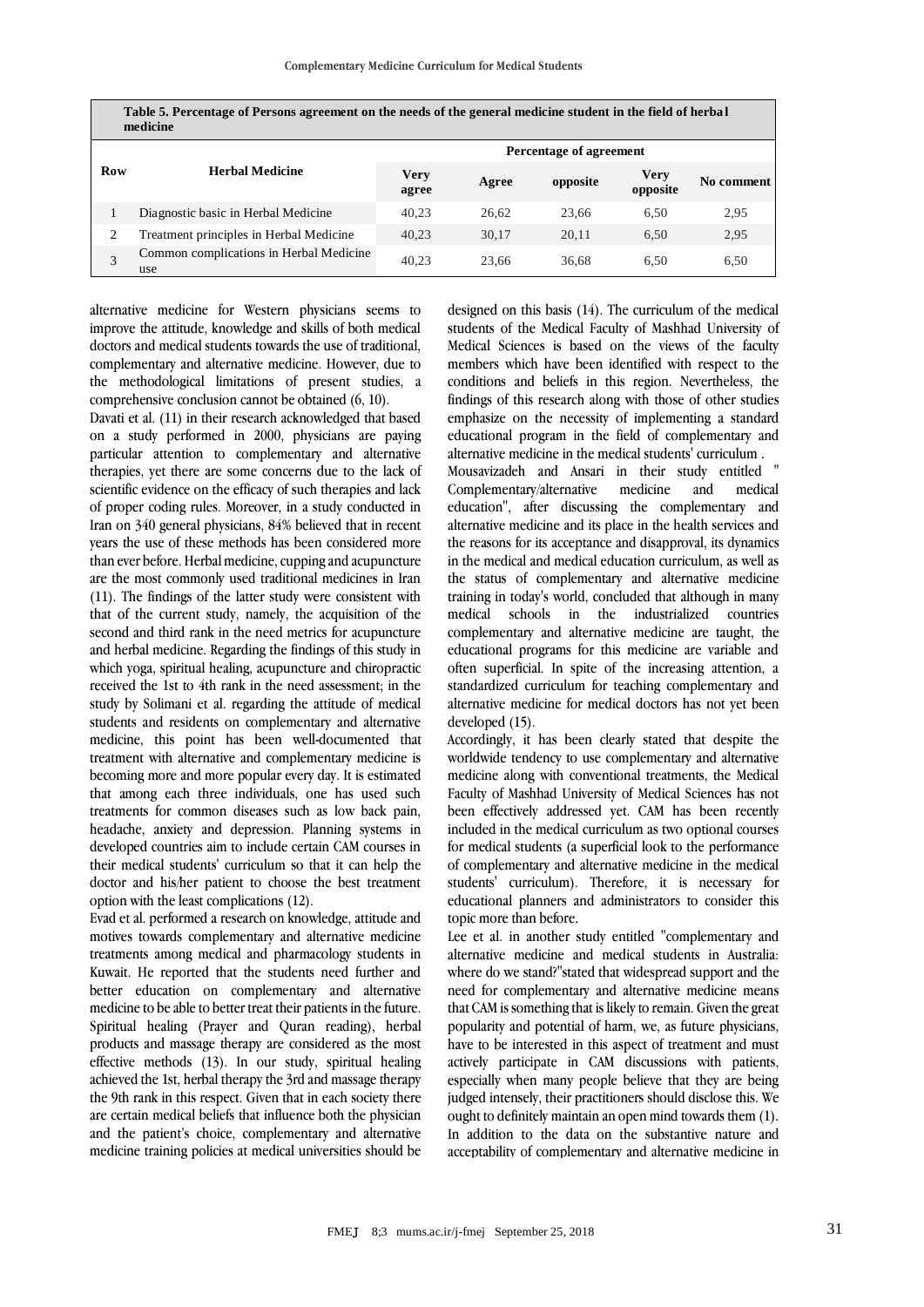medical and health societies worldwide, the other aspect which should be considered regarding this field of clinical science is its legal and ethical issues. Taghipour et al. in a systematic review focused on the ethical and legal challenges in complementary and alternative medicine. The mentioned topics in this study showed that complementary and alternative medicine for being applicable and defendable in legal assemblies require the development or revision of relevant and specific laws.

The process of dealing with errors and failures and their references should be specified and the type of punishment and penalties need to be defined; in addition, the authorities must provide the necessary documentation and training. On one hand, the national interest and coherence of the medical community in accepting this fact along with adopting educational and research approaches and correcting and updating traditional medicine texts and on the other hand, compilation and review of laws by legal and medical authorities are required, that can be presented in executive programs with determined schedules (16). Although in our study the legal and ethical aspects of complementary and alternative medicine was not discussed, but it was an issues of concern in the need assessments done, concerning the majority of faculty members on this type of treatment. This is due to the lack of valid evidence and strong evidence-based medicine capable of convincing such members.

In a study conducted by Cowen and Cyr in 2015, they stated that the study of CAM evidence-based methods can help doctors refer more patients to CAM treatments. Nevertheless, reference to licensed CAM providers is not required for the treatment and insurance pay back in the United States whereas other referrals for CAM treatment can have a potential responsibility. Experimental treatment with CAM and the use of CAM methods for self-care may be beneficial in the improvement of medical empowerment and cultural competence in medical students. However, there are certain questions regarding the efficiency of CAM and the potential risks for the patients' health, the introduction of ethical issues in CAM training for medical students especially when it includes participation or receiving treatment. The previous polls showed that 64% and 84% of medical schools provided CAM training. The scope of these reports, which were published in 1998 and 2002, respectively, along with the display of a few medical

schools showed that further studies on CAM are required in the medical curriculum (4).

Given the many researches and studies performed on awareness and attitude towards CAM throughout the world, it can be concluded that the application of this medicine is increasing and developing day by day in a way that in developed and developing countries the trend toward using CAM therapeutic options are a priority in comparison to the conventional and modern treatments.

However, one should keep in mind that CAM is never intended to deny modern medicine, but complementary and alternative medicine can be beneficial to patients besides modern medicine. Therefore policymakers and educational planners need to pay attention to this trend and respond to this need of the community through proper planning. It means that by implementing appropriate courses for medical students, expert physicians can be trained for the future.

The issue of most concern for experts and faculty members in the clinical field, is the type of training and the relevant educational resources. In other words the evidence-based basis of this science is still a matter of question. However, with scientific scholars and expert professors in CAM, and the presence of scientific centers, educational institutions and reputable faculties throughout the world, one can be sure that acceptable planning can be done in this regard. Moreover, by conducting further and more precise studies in CAM, it is possible to promote the status of this medicine in scientific societies.

### **ACKNOWLEDGEMENT**

The authors would like to thank the professors of the Medical Faculty and the Traditional and Complementary Medicine Faculty of Mashhad University of Medical Sciences for their kind cooperation throughout this research. We do hope that the results, although small, help improve the planning and policies of administrators towards raising the level of knowledge of future physicians about complementary and alternative therapies.

**Financial support:** This article is extracted from MSc dissertation with code 960154 registered in Mashhad University of Medical Sciences.

**Conflict of Interest:** The authors have no conflict of interest to declare.

#### **REFERENCES**

1. Ys Lee A, Foong YC, C Le H. Complementary and alternative medicine and medical students in Australia:Where do we stand? Aust Med J 2012; 5(2): 144-9.<br>2. Mackenzie ER TL. Bloom BS. Hu

2. Mackenzie ER TL, Bloom BS, Hufford DJ, Johnson J. Ethnic minority use of<br>complementary and alternative complementary medicine(CAM): a national probability survey of CAM utilizers. Altern Ther Health Med 2003; 9(4): 50-7.

3. Duffy TP. The Flexner Report-100 years later. Yal J Biol 2011; 84(3): 269-76.

4. Cowen VS, Cyr V. Complementary and alternative medicine in US medical schools. Adv Med Educ Pract 2015; 6: 113.<br>5. Eisenberg DM. Davis RB.

5. Eisenberg DM, Davis RB, Ettner SL, Appel S, Wilkey S, Van Rompay M, et al. Trends in alternative medicine use in the United States, 1990-1997: results of a followup national survey. JAMA 1998; 280(18): 1569-75.

6. Quartey NK, Ma PH, Chung VC, Griffiths Complementary and alternative medicine education for medical profession: systematic review. Evid Based Complement Alternat Med 2012; 2012: 656812.

7. Vines G. Herbal harvests with a futuretowards sustainable sources for medicinal plants. Planlife international: Salisbury; 2004.<br>8

World Health Organization. WHO Traditonal Medicine Strategy; 2002-2005. 9. World Health Organization. WHO

congress on Traditional Medicine; 2008. 10. Silverstein DDSA. Are physicianns aware of the risks of alternative medicine? J